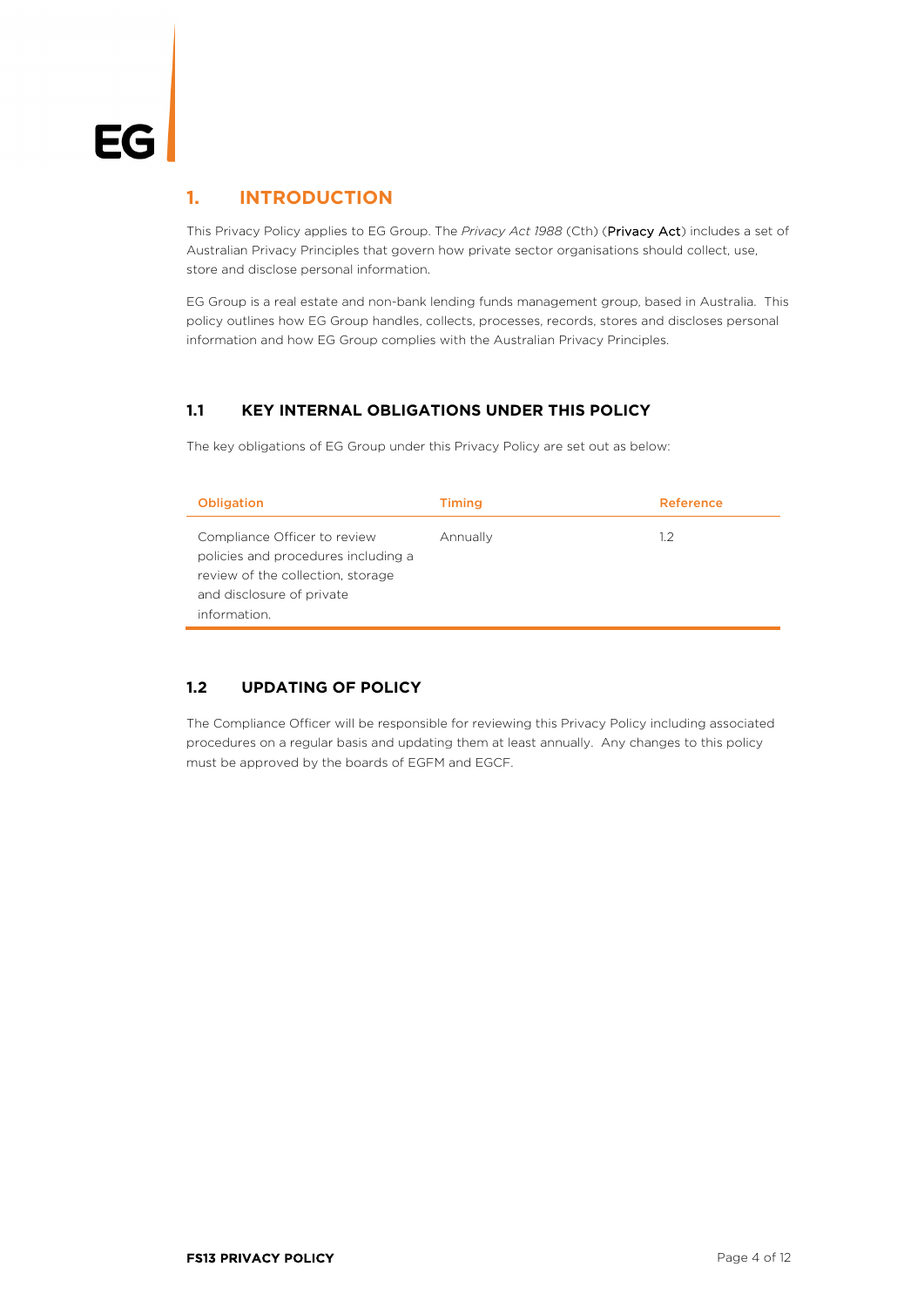# **2. WHAT KINDS OF PERSONAL INFORMATION DOES EG GROUP COLLECT**

Personal information is information or an opinion about an identified, or reasonably identifiable, individual.

The kinds of personal information that EG Group collects will vary depending on the particular interaction or dealing with an individual. For example:

- EG Group has access to personal information about people who have invested in EG Group products; and
- EG Group also collects personal information from potential investors who register their details on EG Group's website, provide it as a part of any marketing or sales campaign, or complete IMs for EGPW Syndicates.

The majority of personal information recorded relates to existing and potential investors. EG Group's records with respect to investors will generally include name, contact details, job description, birth date, details of transactions with EG Group including information about their interests in our products and/or investments. For potential individual investors who complete IMs for EGPW Syndicates, we collect additional personal information including passport details, drivers licence, Medicare details, bank account details.

Under the Privacy Act, certain types of personal information are regarded as sensitive and must be treated with a higher standard of care. This includes information relating to health, racial or ethnic origin, political persuasions or religious beliefs. EG Group generally does not collect this type of information. If EG Group does need to collect sensitive information, EG Group will only do so with consent or where required to do so by law.

# **3. HOW EG GROUP COLLECTS PERSONAL INFORMATION**

Many parts of EG Group's business deal with personal information that has been collected from clients and potential clients. EG Group generally collects personal information directly during the investment process (including enquiries about EG Group's services), when EG Group's website or online services, or through surveys or marketing campaigns.

EG Group may sometimes collect personal information indirectly from several sources, including: professional advisers, investors, potential investors and investees, employees, consultants, contractors and sub-contractors. Generally, EG Group will only collect personal information from indirect sources if it is unreasonable or impracticable to collect that personal information directly.

There is no obligation to provide personal information to EG Group. However, without certain personal information, EG Group may not be able to provide products, services or information or may be limited in how it can interact with a person.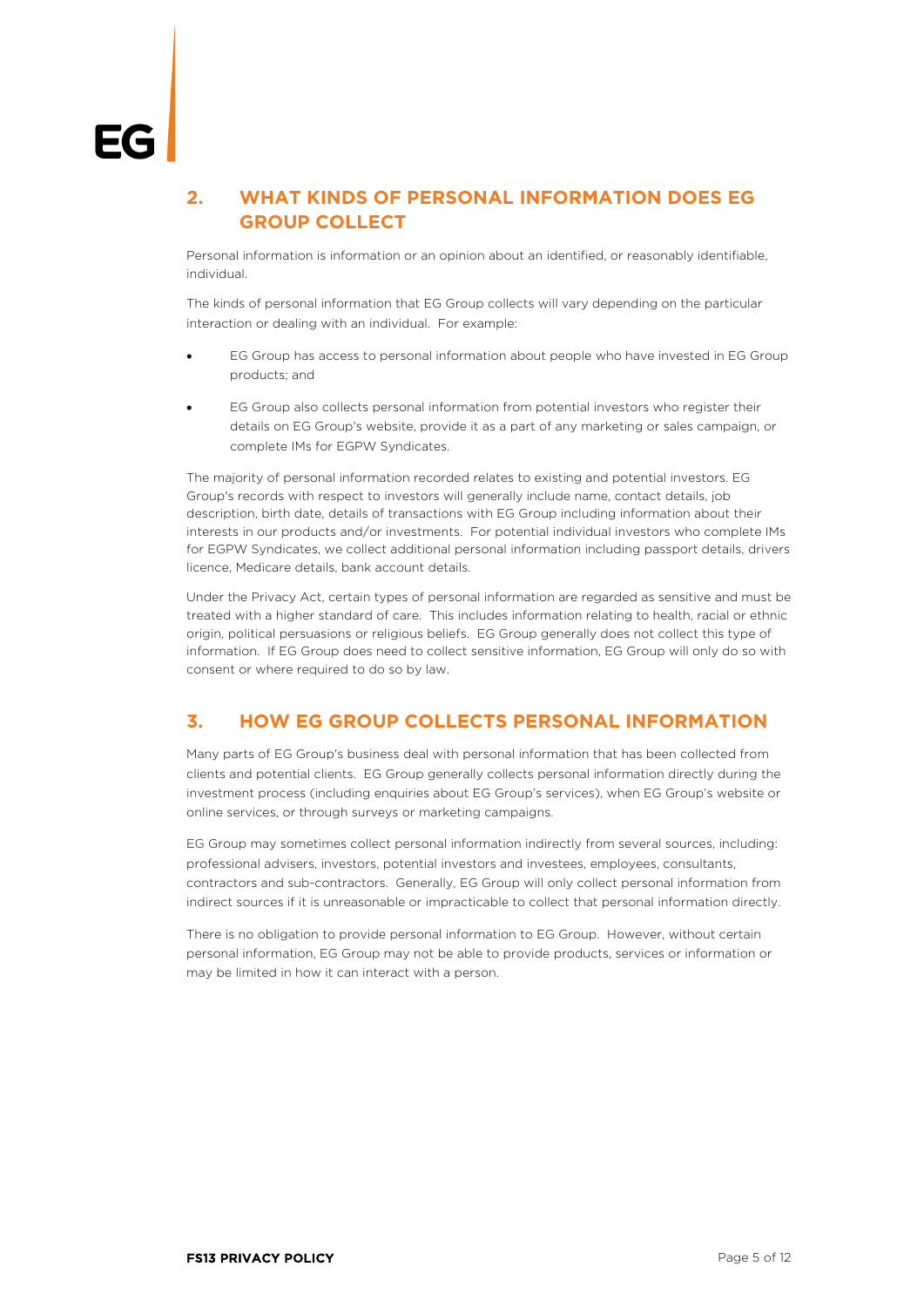# <span id="page-2-0"></span>**4. PURPOSES FOR COLLECTING, USING AND DISCLOSING PERSONAL INFORMATION**

EG Group only collects, uses or discloses personal information to the extent reasonably necessary to perform its functions and for any other purposes described in this policy. In handling personal information that belongs to investors and potential investors, EG Group processes this information for the purpose of providing the products that the investor has requested. EG Group processes personal information relating to investors to better understand their needs and in some cases to provide them with information about EG Group products.

Some examples of the purposes for which EG Group collects, holds, uses and discloses personal information include to:

- respond to inquiries by the relevant person:
- enable EG Group to supply a person with information requested from EG Group;
- personalise a person's experience with EG Group's services;
- conduct events or competitions (if any);
- contact people to obtain their feedback regarding products or services or to conduct other market research;
- undertake direct marketing (as detailed below; including any newsletters for EG Group);
- analyse information EG Group has collected so that it can administer, support, improve and develop its business and the products and services it offers; and
- comply with its obligations under any applicable laws.

For potential individual investors who complete Investment Memoranda for EG Group funds, we collect additional personal information including passport details, drivers licence, Medicare details, bank account details. These further details are to assist in the 'know your customer' identification process in compliance with the *Anti-Money Laundering and Counter Terrorism Financing Act.*  These details are securely stored and access is strictly limited to certain EG Group personnel related to the relevant fund.

In addition to the purposes listed above, EG Group may use personal information for other purposes which it will notify investors or users of when it collects the information, and for purposes otherwise permitted or required by law.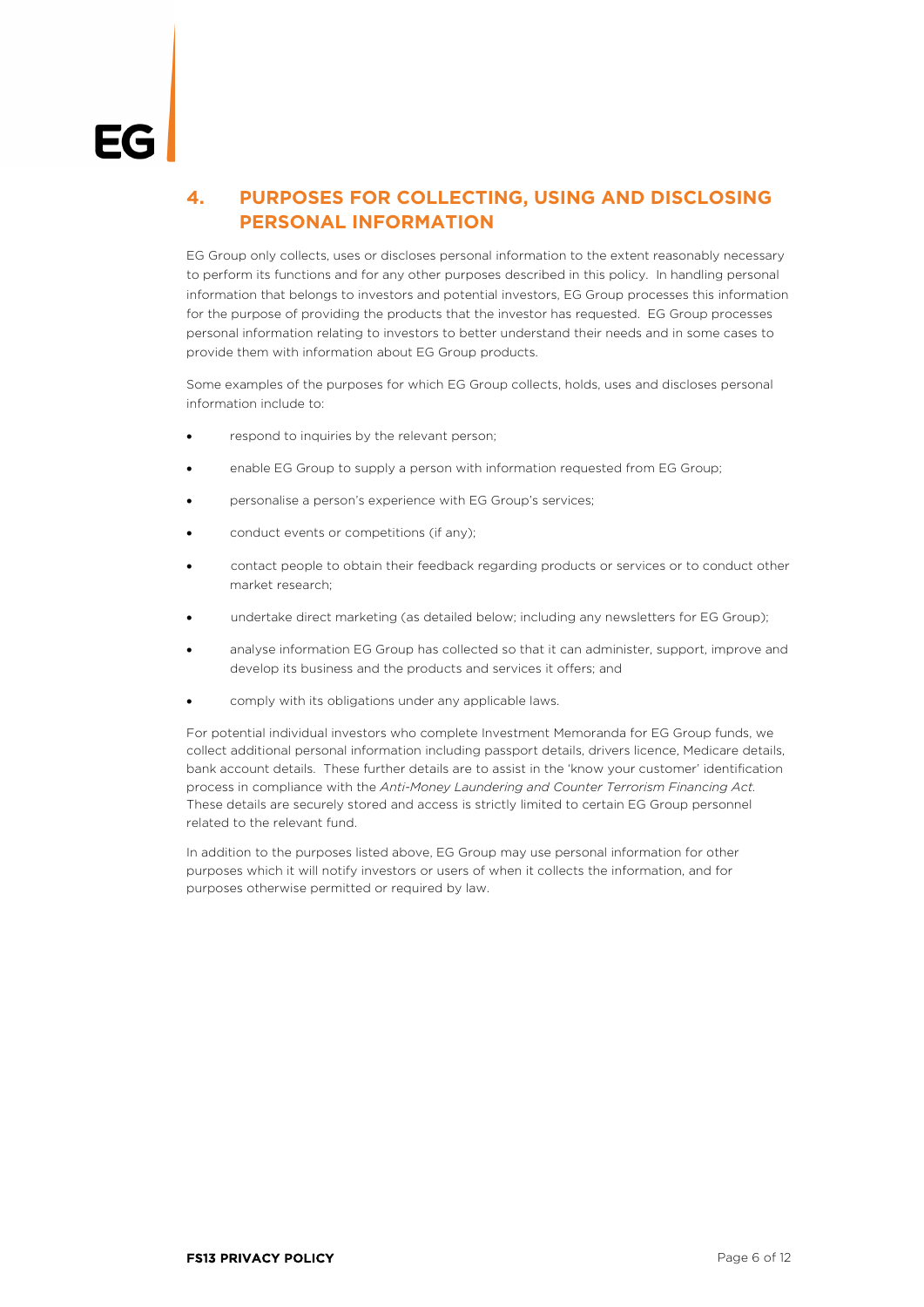#### **5. DISCLOSING PERSONAL INFORMATION**

EG Group will disclose personal information for the purposes set out above in section [4.](#page-2-0) In addition, personal information may be disclosed:

- when required by law;
- when it is required to implement EG Group's services;
- when EG Group believes it necessary to provide a purchaser with a product that they have requested;
- to services providers, contractors and other third parties that provide products or services to EG Group (including technology service providers or administration service providers) to facilitate or assist EG Group in providing services to its clients and investors;
- if it is necessary to protect the rights, property or personal safety of another EG Group investor, any member of the public or EG Group staff; or
- if the assets and operations of EG Group's business are transferred to another party as a going concern.

EG Group will generally disclose personal information to its service providers or contractors, including technology service providers, located in Australia. EG Group does not currently disclose personal information to third parties located overseas.

EG Group takes reasonable steps to ensure that any overseas recipients do not hold, use or disclose personal information in a way that is inconsistent with the obligations imposed under the Privacy Act and the Australian Privacy Principles.

# **6. MARKETING AND COMMUNICATIONS**

Marketing is an integral aspect of EG Group's growth and success. EG Group offers investors a diverse range of specialised investment products. EG Group uses contact lists and other personal information to promote new investment products, services or other offers which may be of interest to investors. This is in addition to the purposes for using, collecting, or disclosing personal information outlined elsewhere in this policy.

When personal information is provided to EG Group's staff, the information provider is asked whether or not they wish to receive further information about new investment products or news updates about EG Group in general. EG Group may also disclose personal information or promotional/marketing information to third parties or other entities with which EG Group has a commercial relation or arrangement, for the purpose of the other entity contacting investors for direct marketing.

Investors and third parties receiving promotional information and/or other communications from EG Group may decide to opt out of the regular updates and are free to do so by contacting the Privacy Officer using the details in section [13.](#page-6-0) The request will be processed within 10 business days.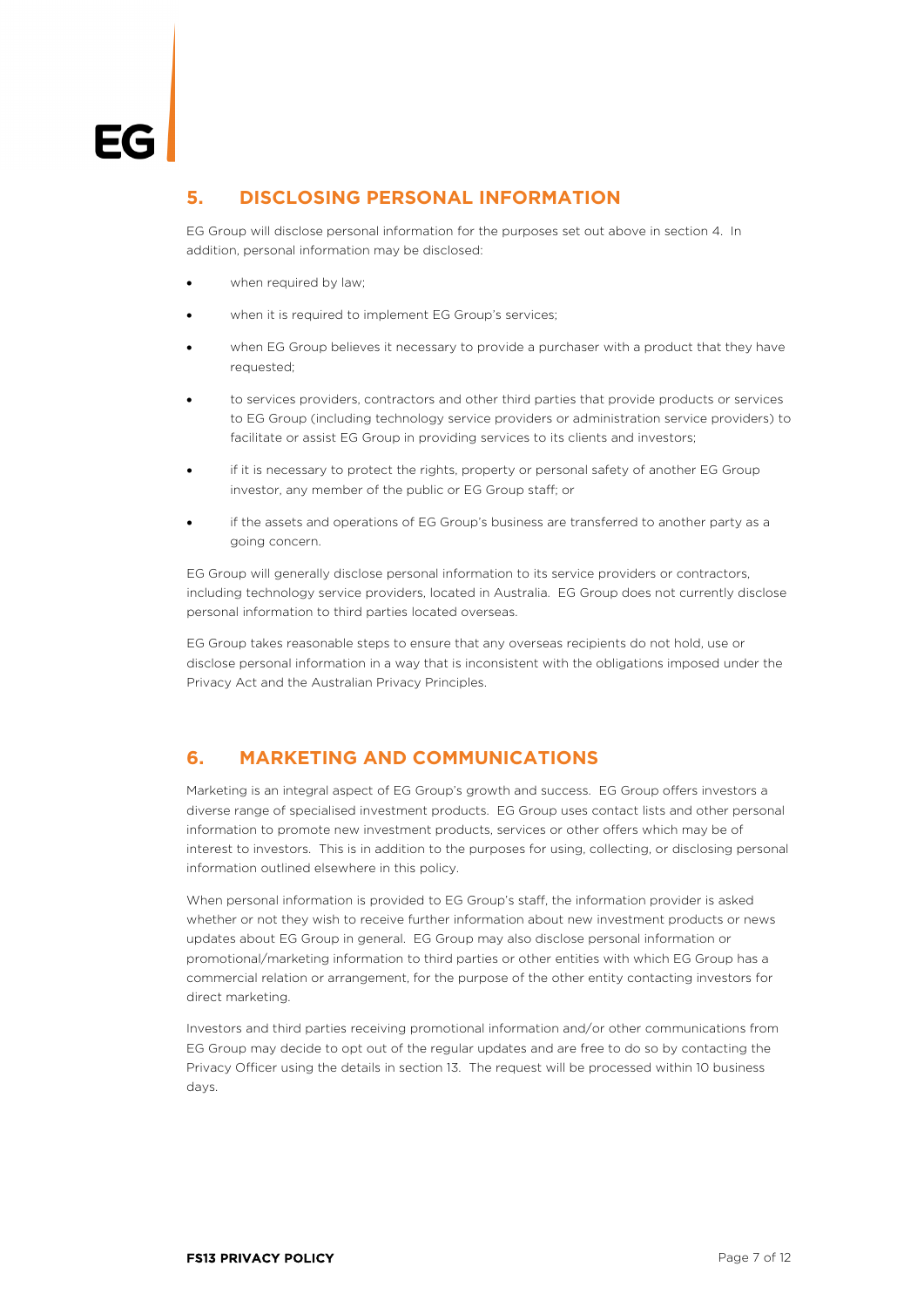# **7. ACCESSING AND CORRECTING PERSONAL INFORMATION**

EG Group ensures reasonable efforts are taken to keep any personal information up to date and accurate. If access by a particular party is required to any personal information that is held on EG Group's systems, or changes to existing information need to be implemented or information needs to be permanently deleted from the records, the party in question may contact the Privacy Officer using the details in section [13.](#page-6-0) The request is processed within 10 business days.

Upon request, a party may access their information on EG Group's systems within 14 business days. EG Group will grant access to the extent required or authorised by the Privacy Act or other law and take steps reasonable in the circumstances to correct personal information where necessary and appropriate. In some cases, EG Group may need to impose a charge for providing access to personal information. This charge reflects the administrative cost associated with compiling the information.

### **8. DELETION OF INFORMATION**

A party may request all personal information kept on EG Group's systems to be deleted with 10 business days. Otherwise, EG Group will destroy or de-identify personal information in circumstances where it is no longer required. EG Group will take all reasonable steps to delete the information from all sources on its systems (except electronic backups), unless the information is required for legal reasons. Personal information may also be retained in certain files in order to resolve disputes or for auditing purposes.

# **9. STORAGE AND SECURITY**

EG Group understands the importance of information security and endeavours to take all reasonable steps to protect any information stored electronically or otherwise from misuse, interference and loss, or from unauthorised access, modification or disclosure. EG Group requires all staff and service providers to respect the confidentiality of any personal information held on its systems. Strict penalties apply if staff or service providers disclose personal information, without written consent from the respective party.

The EG Group website is hosted in Australia in secure, accredited facilities. To help protect the privacy of data and personal information collected and held by EG Group, it maintains physical, technical and administrative safeguards. EG Group updates and tests its security technology on an ongoing basis.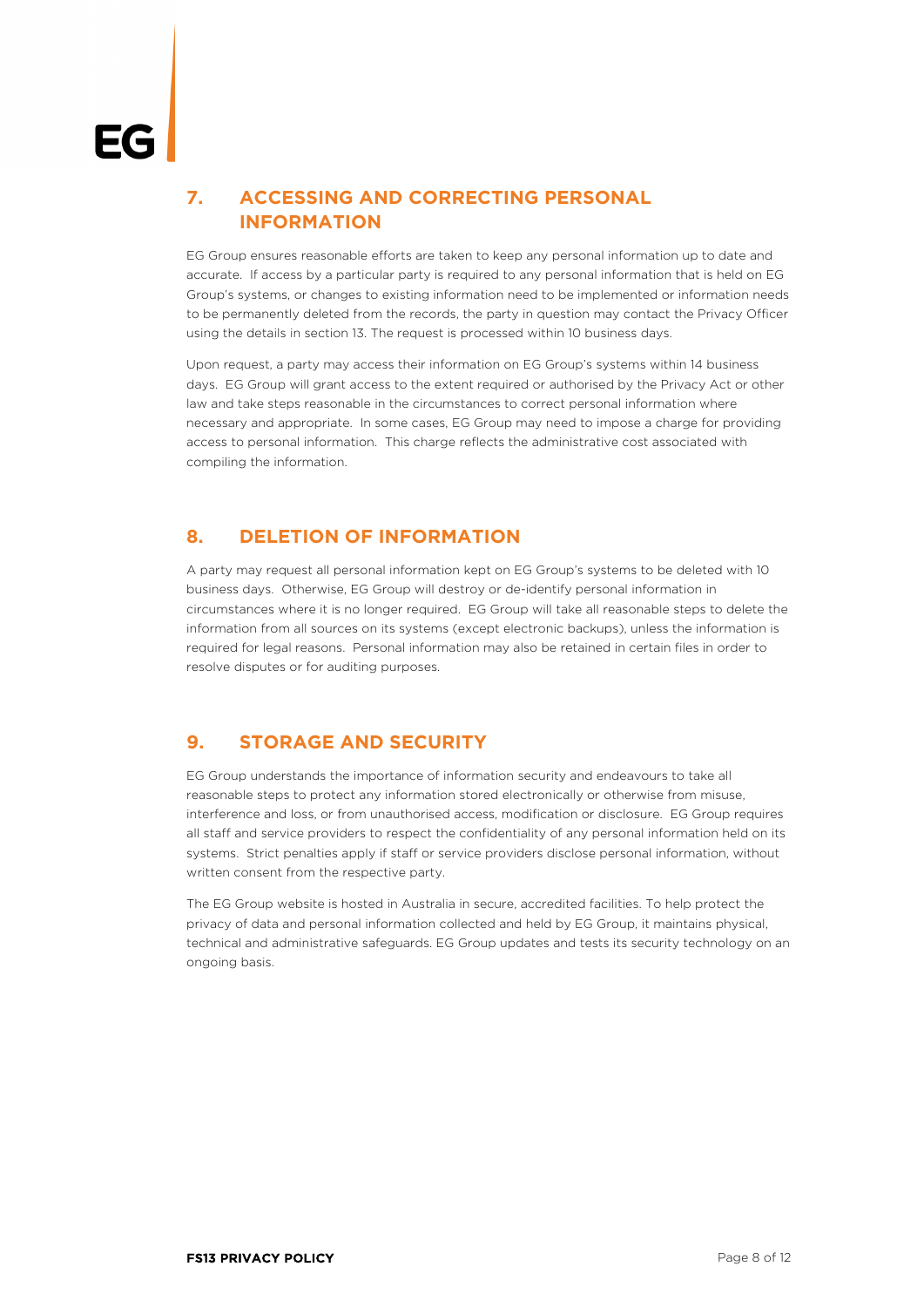#### **10. WEBSITE**

No personal information is kept on EG Group's web servers, due to the difficulty of maintaining security across the world wide web. EG Group does not collect any personal information through the official EG website.

To improve user experience on the EG Group website, the website may use 'cookies'. Cookies are an industry standard and most major web sites use them. A cookie is a small text file that our site may place on your computer as a tool to remember your preferences. Users may refuse the use of cookies by selecting the appropriate settings on their browser, however please note that if this is done then the full functionality of the website may not be useable.

The EG Group website may contain links to other websites. Please be aware that EG Group is not responsible for the privacy practices of other sites. When a user goes to other websites from the EG Group, it is recommended to be aware of and read the privacy policy of that other website.

The EG Group website uses Google Analytics, a service which transmits website traffic data to Google servers in the United States. Google Analytics does not identify individual users or associate an IP address with any other data held by Google. EG Group uses reports provided by Google Analytics to help EG Group understand website traffic and webpage usage.

By using the EG Group website, a user consents to the processing of data about themselves by Google in the manner described in [Google Privacy Policy](https://policies.google.com/privacy?hl=en-GB) and for the purposes set out above.

eg.com.au also uses interfaces with social media sites such as Facebook, LinkedIn, Twitter and others. If a user chooses to "like" or "share" information from the EG Group website through these services, the user should review the privacy policy of that service. If the user is a member of a social media site, the interfaces may allow the social media site to connect that user's visits to the EG Group website with other personal information.

### **11. FUTURE CHANGES**

EG Group's commitment to remaining a leading funds manager means that the business will continue to evolve as it introduces new products for investors. As a result, this Privacy Policy may be reviewed from time to time. EG Group reserves the right to change its Privacy Policy and insert an updated version of the policy on its website. In doing so, EG Group will provide advance notice (if reasonably practicable) about the changes, including notice on its website or via email. The amended Privacy Policy will apply to you if you continue to engage with EG Group.

### **12. PRIVACY COMPLAINTS**

Please direct all privacy complaints to EG Group's Privacy Officer. At all times, privacy complaints will:

- be treated seriously;
- be dealt with promptly;